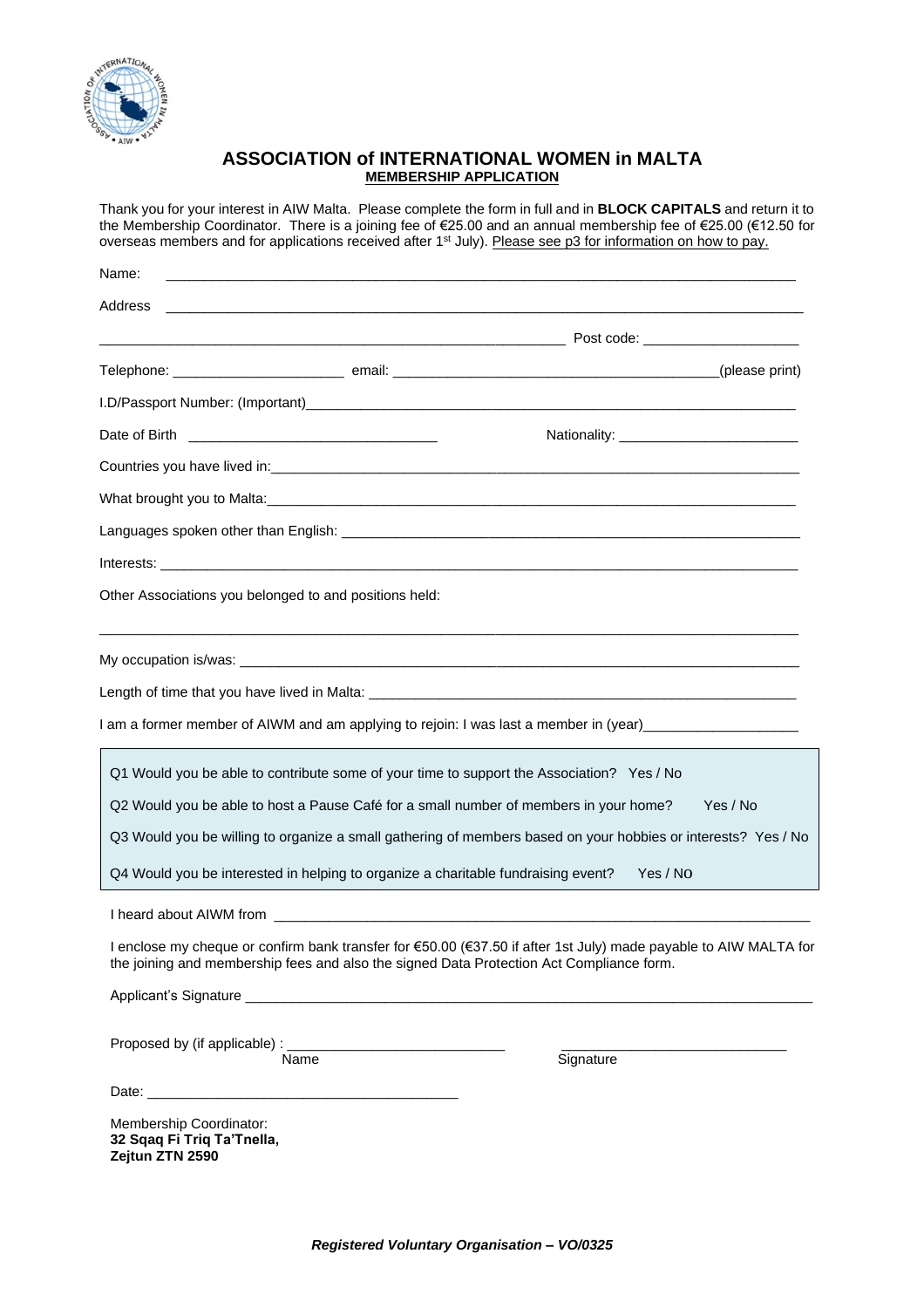

# **ASSOCIATION of INTERNATIONAL WOMEN in MALTA Data Protection Act Compliance**

#### **Membership List and Membership Database**

In order to satisfy the provisions of the Data Protection Act we are required to have explicit permission from each member to hold her personal details in a computerised database and to hold her written application form in our files.

The person holding the database on her computer is currently Marianne Gable, Membership Coordinator. The database is used by AIW Malta Board members to send the monthly Newsletter, send birthday cards and to contact individual members from time to time.

Membership lists are provided for members for use on AIW Malta business or to make personal contact with fellow members. They may not to be used for any other purpose e.g. commercial mailings, nor may they be handed to any third parties.

The information contained in the database is taken from information supplied by members on Membership application and renewal forms and so may include some or all of the following:-

Name, address, telephone number, e-mail address, birthday, nationality, hobbies, office held in other organisations, the ages of your children, AIW remittance confirmation.

The written application form may contain information about hobbies, any office held in other organisations and the ages of your children.

If you agree to the above conditions for the retention of your details on the AIW Malta Database and to the restrictions on the use of the Membership List please fill in the following authorisation form and return it to the Membership Coordinator along with your application.

#### **Authorisation for the retention of personal information**

I, the undersigned, give my permission to the Association of International Women in Malta to hold my personal details on a computerised membership database and to hold my original application as part of the Association's paper records.

**Name: \_\_\_\_\_\_\_\_\_\_\_\_\_\_\_\_\_\_\_\_\_\_\_\_\_\_\_\_\_\_\_\_\_\_\_\_\_\_\_ (please print) Date: \_\_\_\_\_\_\_\_\_\_\_\_\_\_\_\_\_\_\_\_\_\_\_\_\_**

**Signature: \_\_\_\_\_\_\_\_\_\_\_\_\_\_\_\_\_\_\_\_\_\_\_\_\_\_\_\_\_\_\_\_\_\_\_\_\_**

The Association of International Women in Malta is registered with the Data Protection Commissioner's Office in Malta under reference 9445. Personal data will be processed in accordance with the General Data Protection Regulation. The information will be used for administrative purposes and communicating AIW news/events. The information will not be disclosed to any third parties unless this occurs with your consent or if such data is required by law enforcement or other authorities/institutions having a legal right to request the information.

In accordance with the General Data Protection Regulation, you are entitled to request access to your information by submitting a written request to the Membership Coordinator. Whilst every effort will be made by AIW Malta to keep your information updated, you are encouraged to inform us of any changes accordingly. In any case, should you consider that some information is inaccurate you have the right to request rectification. You also have the right to request blocking or erasure of data if this has been processed unlawfully.

As per the General Data protection Regulation, please tick, if applicable:

(\_\_) I consent to my image being used on the AIWM website.

(\_\_) I consent to my image being used on AIWM's Facebook page or any other social media platform.